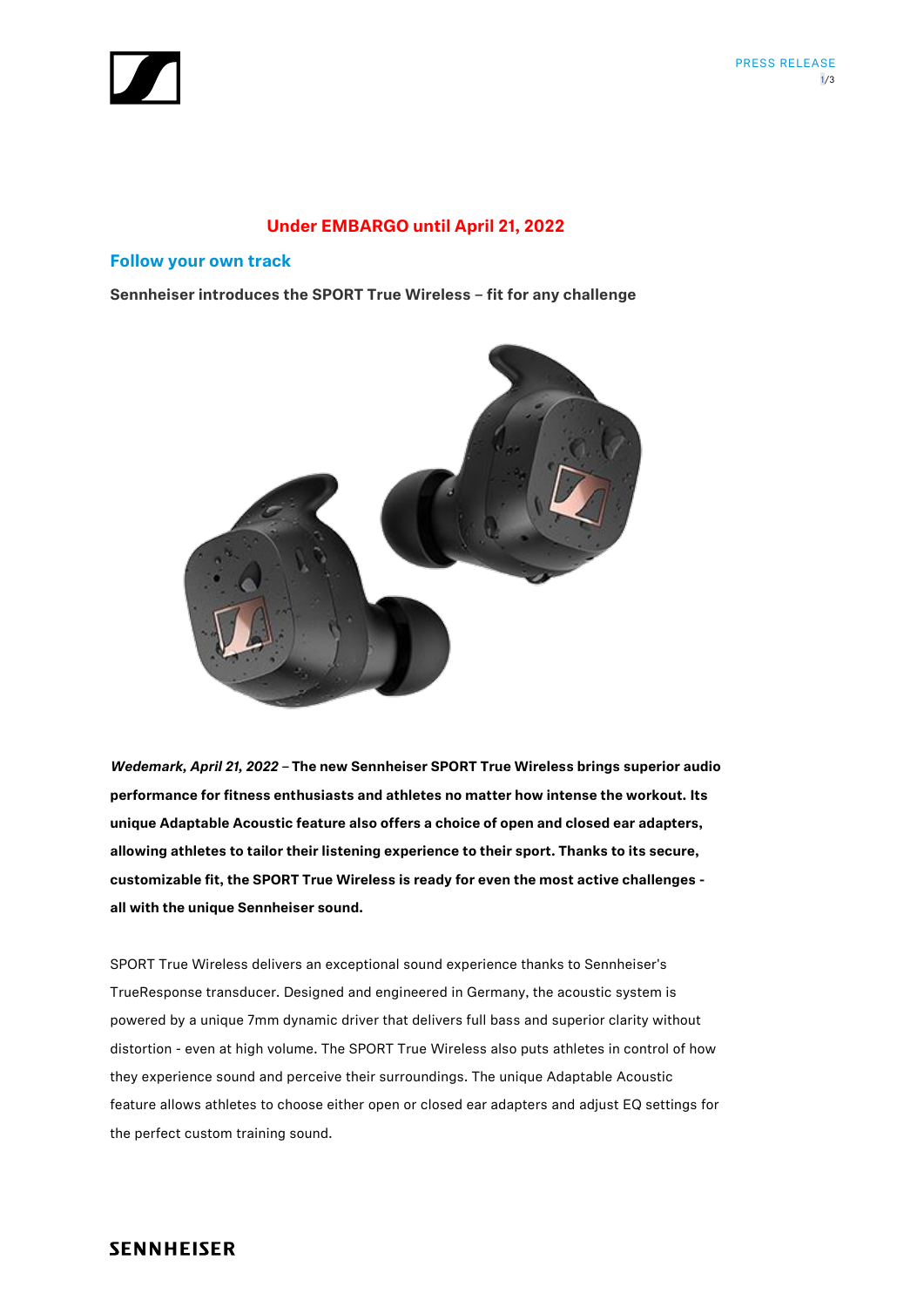

The open ear adapters in combination with the Aware EQ settings help to reduce body-borne noise and allow some outside sounds to enter for better situational awareness. In this mode, runners hear fewer distracting noises such as their own heartbeat or footsteps and more of their surroundings, blending their favourite exercise playlist with sounds of nature or the city while improving awareness. Those who prefer their own music in noisy gyms and don't want to be distracted by the busy environment will find peace of mind with the closed ear adapter and Focus EQ settings.

In addition to the Sennheiser Smart Control App's Focus and Aware EQ settings, athletes can make fully customizable presets for their listening experience via the Sound Check feature. The intuitive touch controls of the SPORT True Wireless let users personalize the sound to their preferences and facilitate access to audio navigation and voice assistants. Bluetooth 5.2 compatibility and support for audio codecs like SBC, AAC and aptX also make it easy to stay connected to mobile devices, smartwatches, smart TVs, and connected fitness devices for a seamless audio experience.

### **A secure fit that can be counted on**

"Every movement during sports is a challenge for your earbuds fit to keep delivering great sound. For anyone who likes to listen to music while exercising, it's important to be able to concentrate fully on the sport without fear of the earbuds slipping out of place. As all ears are unique in shape and size 'one fits all' is not secure, so we have focused on providing a fully customizable solution for maximum wearing comfort and a secure fit." says David Holm, Sennheiser Sports Product Manager.

The ergonomic design of the SPORT True Wireless was developed precisely for this purpose. The earbuds can be customized with a choice of ear adapters in three sizes and four different ear fins to withstand any workout. With an IP54 rating, the SPORT True Wireless is dust and splash resistant and can also easily withstand sweat, runs in the rain, and even workouts at the beach.

#### **Runs longer than you can**

The SPORT True Wireless doesn't just stand up to the physical challenges. With a battery life of 9 hours, and another 18 hours with the charging case, it offers uncompromising performance to go the distance.